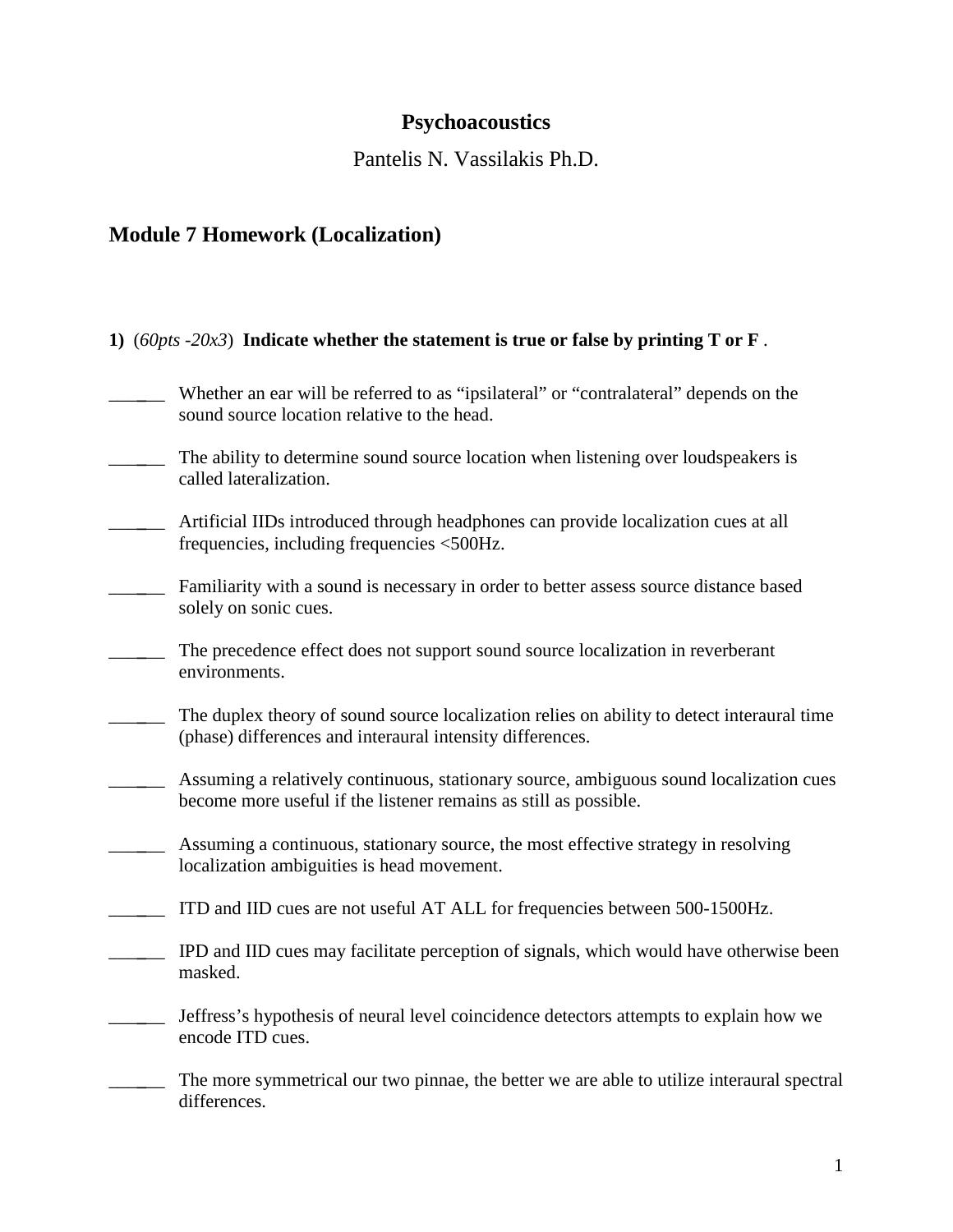| The sensation of Dichotic beats is the result of being able to track but unable to resolve<br>fast changes in interaural phase differences.                                                   |
|-----------------------------------------------------------------------------------------------------------------------------------------------------------------------------------------------|
| Beating sensations arising via free-field or dichotic binaural listening have similar<br>physical and physiological bases.                                                                    |
| Changes in sound source elevation (i.e. in the median sagittal plane) produce<br>interpretable ITDs and IIDs.                                                                                 |
| The precedence effect refers to the learned strategy of focusing sound source location<br>judgments on the binaural cues arriving first.                                                      |
| In general, listeners prefer longer reverberation times for low rather than high<br>frequencies.                                                                                              |
| Perceived changes in distance based on reverberation cues tend to overestimate actual<br>changes in distance.                                                                                 |
| Changes in sound source elevation are detected using spectral difference cues.                                                                                                                |
| HRTF is defined as the ratio of the sound pressure spectrum measured at the eardrum to<br>the sound pressure spectrum that would exist at the center of the head if the head were<br>removed. |

## **2)** (*4pts*) **As the free-field distance between sound source and listener increases from 1m to 1000m, the overall level decreases, while the ratio of High over Low frequencies**

- a) increases (i.e. highs decrease less than lows).
- b) decreases (i.e. highs decrease more than lows).
- c) remains constant (i.e. highs and lows decrease proportionally).
- d) increases for up to  $\sim$  20-40m and then starts to decrease back to the original ratio and continues to decreases to almost 0.

# **3)** (*4pts*) **Interaural Intensity Differences (IIDs) provide interpretable sound localization cues for frequencies**

- a) with wavelengths smaller than 1/2 of the head's circumference.
- b) with wavelengths smaller than the head's circumference.
- c) between 500Hz-1500Hz.
- d) above 400Hz.

# **4)** (*4pts*) **The sonic cues helping humans localize sound sources include interaural differences in a signal's**

- a) arrival time and intensity.
- b) arrival time, intensity, and precedence.
- c) phase, intensity, and spectrum.
- d) arrival time, duration, and spectrum.